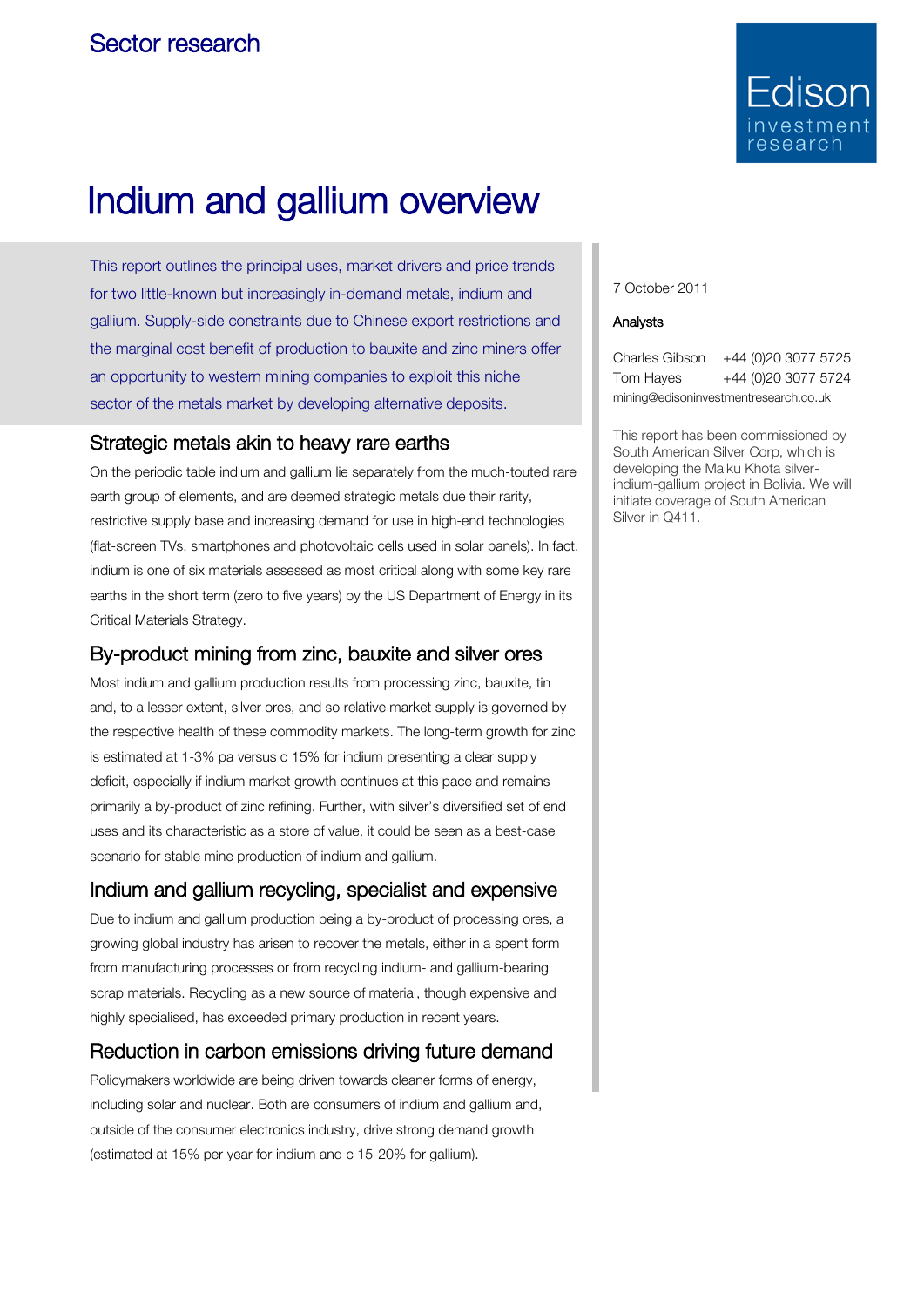# Investment summary: Strategic commodities

### Introduction: Strong fundamentals

Over the past 12-16 months we have seen extensive media coverage surrounding rare earth elements, as China continues to restrict its supply to the world markets. However, little or no news surrounds a broader group of metals, encompassing not only the valuable group of rare earths, but also some minor metals, including indium and gallium. This report provides a brief overview of the key supply and demand characteristics and general market outlook for these two relatively unknown metals.

### Indium and gallium: What are they?

Indium and gallium are relatively rare metals that have electrical and optical properties that make them highly sought after by technology firms. The primary use for both metals is varied, from the manufacture of flat-panel display screens and high-brightness LED lights, to photovoltaic technologies used in solar panel construction, among many others. Semiconductors are a further important end use, with gallium arsenide (GaAS) the predominant compound used. Other compounds such as gallium nitride (GaN) and indium gallium nitride (InGaN) are also used.

### How are they produced?

Currently, the main sources of indium and gallium arise as a result of processing zinc, bauxite, tin and silver ores. No significant economic natural occurrence of indium or gallium has allowed a mine to operate purely to produce these two metals alone. Therefore, a key sensitivity to the supply of these metals is the condition of the prevailing zinc and bauxite markets. With mainly industrial uses for zinc (47% used in galvanising processes, 33% in the manufacture of brass/bronze and alloys according to the LME website) and aluminium (26% used in transport manufacture, 22% for both packaging and construction purposes, LME website), there is an obvious disconnect between the market drivers for aluminium and zinc and those of indium and gallium. This could lead to price instability resulting from inconsistent production, and affect the supply of these specialist metals as by-products.

The amount of indium in zinc ores varies from deposit to deposit. It cannot be considered recoverable in the short term solely on its own merit as global zinc reserves are huge (estimated at 46 years at 2008 production levels of zinc ore per year). In the current market, over 90% of mined indium is recovered during the refining of zinc and, with the exception of a few vertically-integrated producers that both mine and refine metals, such as Teck Cominco, most of the economic benefit from these rare metals goes to the smelters, limiting the market incentive for mining companies to produce more indium.

### Indium and gallium as a result of silver mining

Indium and gallium are also associated with some silver deposits. Demand fundamentals are stronger as silver has a highly diversified range of uses, from electrical and biotechnological applications to it being a store of value similar to gold. Silver deposits are also volumetrically far smaller than the vast majority of bauxite deposits and many zinc deposits. This means overall accessibility to indium and gallium can be enhanced due to their potential to constitute a larger part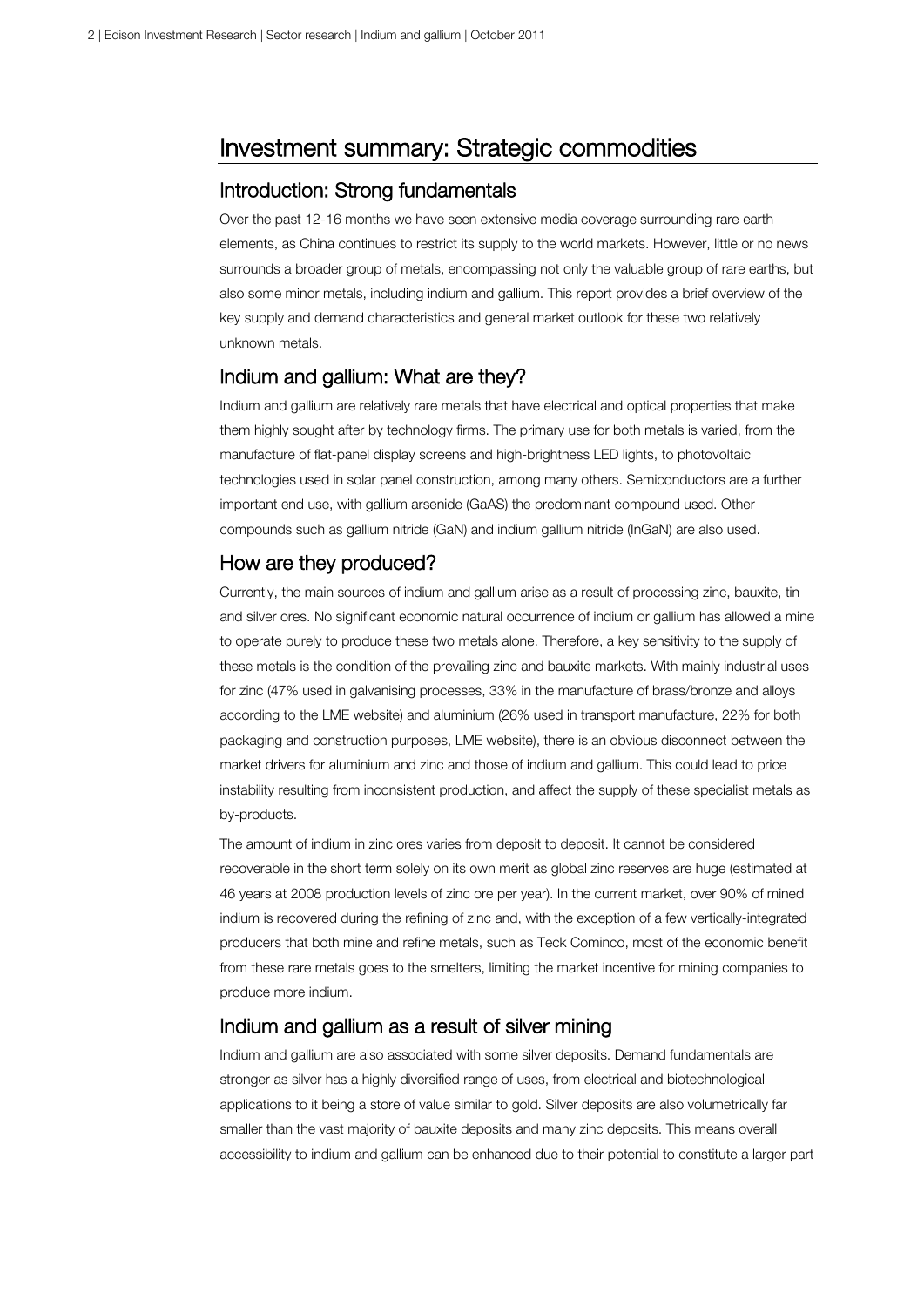of the revenue stream alongside that of the primary mineral (ie, silver) mined in these smaller-scale operations. So, indium and gallium production as a result of mining silver can be seen as a more attractive and stable alternative to production through refining zinc or bauxite.

# Indium production

Indium production from refineries (treating mined and secondary recovered sources) has risen with the increased demand for the metal by the electronics industry. As an indication of this trend, data published by the USGS had world-refined indium production in 1972 at c 70 tonnes. This remained flat until the mid-80s, when we can assume that the widespread production of consumer electronics, including the introduction of home computers and greater production of integrated circuits, led to a significant rise in demand and therefore production. Since the late 1980s refined indium production has grown steadily year-on-year, with 2010 total primary production reported at 570 tonnes, and total supply of approximately 1200 tonnes including secondary supply.

### Secondary recovery (recycling) of indium

Due to the relative scarcity of indium, there has been an increased focus in China and Japan to produce indium from means other than mining. The secondary recovery of indium has mainly resulted from spent indium tin oxide (ITO) sputtering targets. Sputtering is a process used in electronics manufacturing to apply ITO to transparent and conductive electrodes for thin film solar panel applications. Due to the current application process, a significant volume of indium is produced as 'scrap' with only around 30% of ITO deposited on the surface.

### Indium demand

The demand for indium has risen alongside its increased consumption in the electronics industry. The following exhibit illustrates the forecast 15% annual growth rate for indium demand over the next four years.



#### Exhibit 1: Indium demand by end-use

Note: 2011 to 2015 demand forecasts based on 15% annual growth on 2010 actual demand.

Source: South American Silver company reports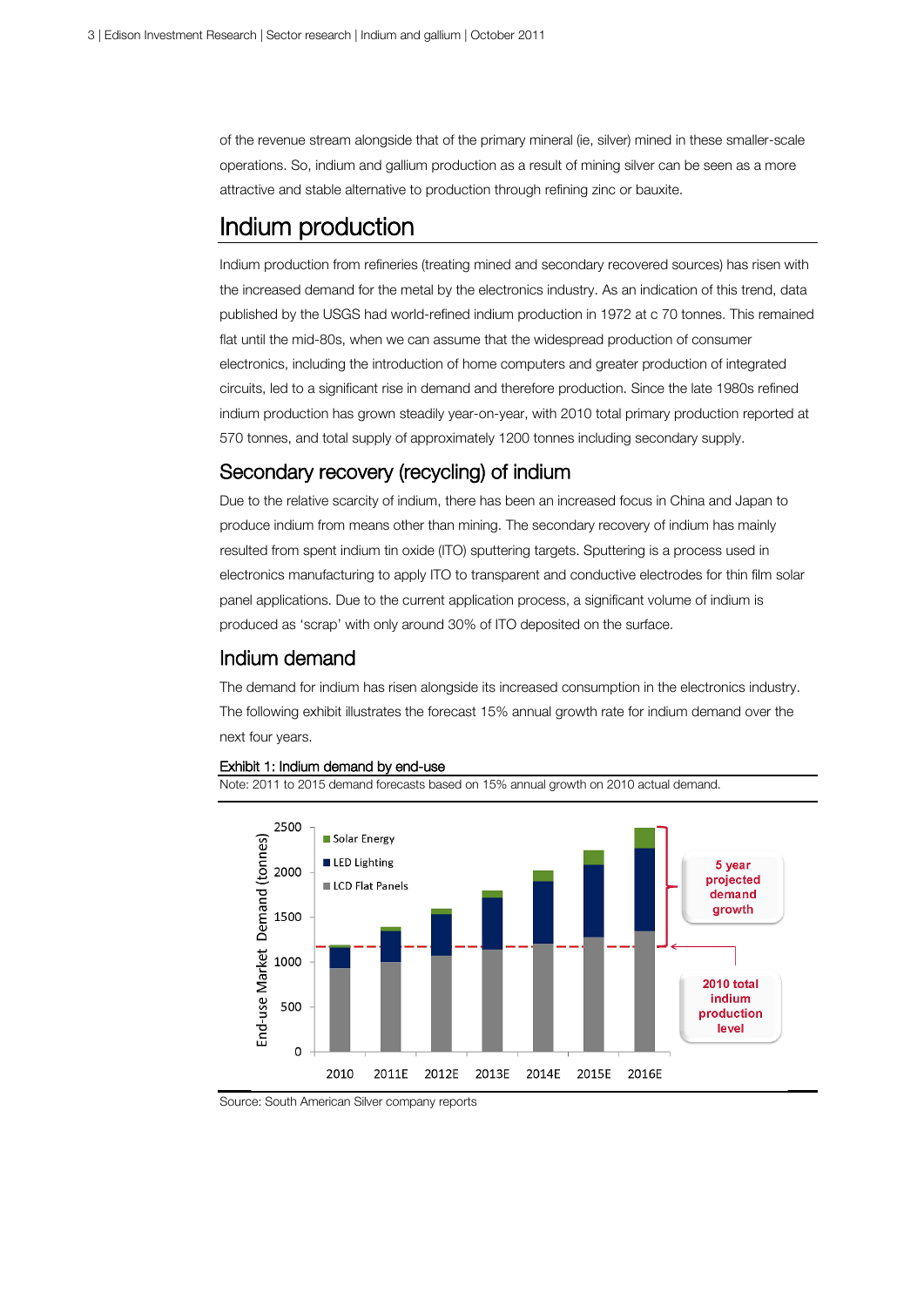### Indium end uses

The principal form of indium used in the manufacturing industry is indium tin oxide (ITO). The primary end use for ITO is in manufacturing flat-panel screens, which accounts for c 70% of all indium produced, with a further 25% used in LED lighting. Currently there is no viable alternative to indium in either of these applications, with all substitutes too inferior to use. Due to the relatively small amounts used in LCD and LED manufacture (approximately US\$2 of indium is used in constructing one flat-panel television), the cost of indium use is relatively inelastic and so a significant rise in indium's price is unlikely to restrict its use. Developing photovoltaic technologies for the production of solar panels presents a growing sector for indium consumption; however, key questions remain over the magnitude and rates for growth in solar technology and how it will impact future indium prices.

### Gallium production

Gallium is not found in its elemental form and is instead mined in its most common form as the salt gallium (III). Production is primarily a result of bauxite refining with production capacity in 2010 totalling 256-261 tonnes with estimated 2010 primary production (2011 numbers are not available) from mining of c 78 tonnes. Total 2010 gallium production has been estimated to be around 201- 212 tonnes, demonstrating the extent of secondary recovery of the metal (see following section) and also the excess production/processing capacity still available. Gallium consumption in 2010 was reported to be c 280 tonnes, with the difference likely to be a result of stockpile depletion.

### Secondary recovery (recycling) of gallium

Gallium's scarcity as a primary ore mineral has led to significant secondary recovery of it. In Japan it is estimated that approximately 90 tonnes of gallium was produced via recycling of scrap materials in 2010, with a further 60 tonnes potentially contained within the liquid phase epitaxy manufacturing 'loop' – gallium not immediately accessible or in usable form for other purposes. Secondary recovery of gallium from semiconductor manufacturing processes is also an important source. Due to the multi-step nature of semi-conductor manufacture and requirement for extremely high-quality control throughout, a much larger volume of gallium is required than is actually yielded in its eventual form within semiconductors. The US Department of Energy stated in 2010 that world gallium recycling capacity was around 42% (partly a result of the aforementioned semiconductor manufacturing process) of world gallium production capacity.

#### Gallium substitution

Gallium is prone to substitution in the manufacture of semiconductors (replaced with indium) and thin film solar panel technologies (replaced with silicon-based technologies, some forms of thin film cadmium-selenide, or copper-indium-selenide based photovoltaic cells, among others). The current development of these varied forms of solar cell technology means that forecasts of gallium demand remain unclear. Gallium's advantages as a component of solar cell technologies do not appear to definitively outperform those provided by rival materials and compounds.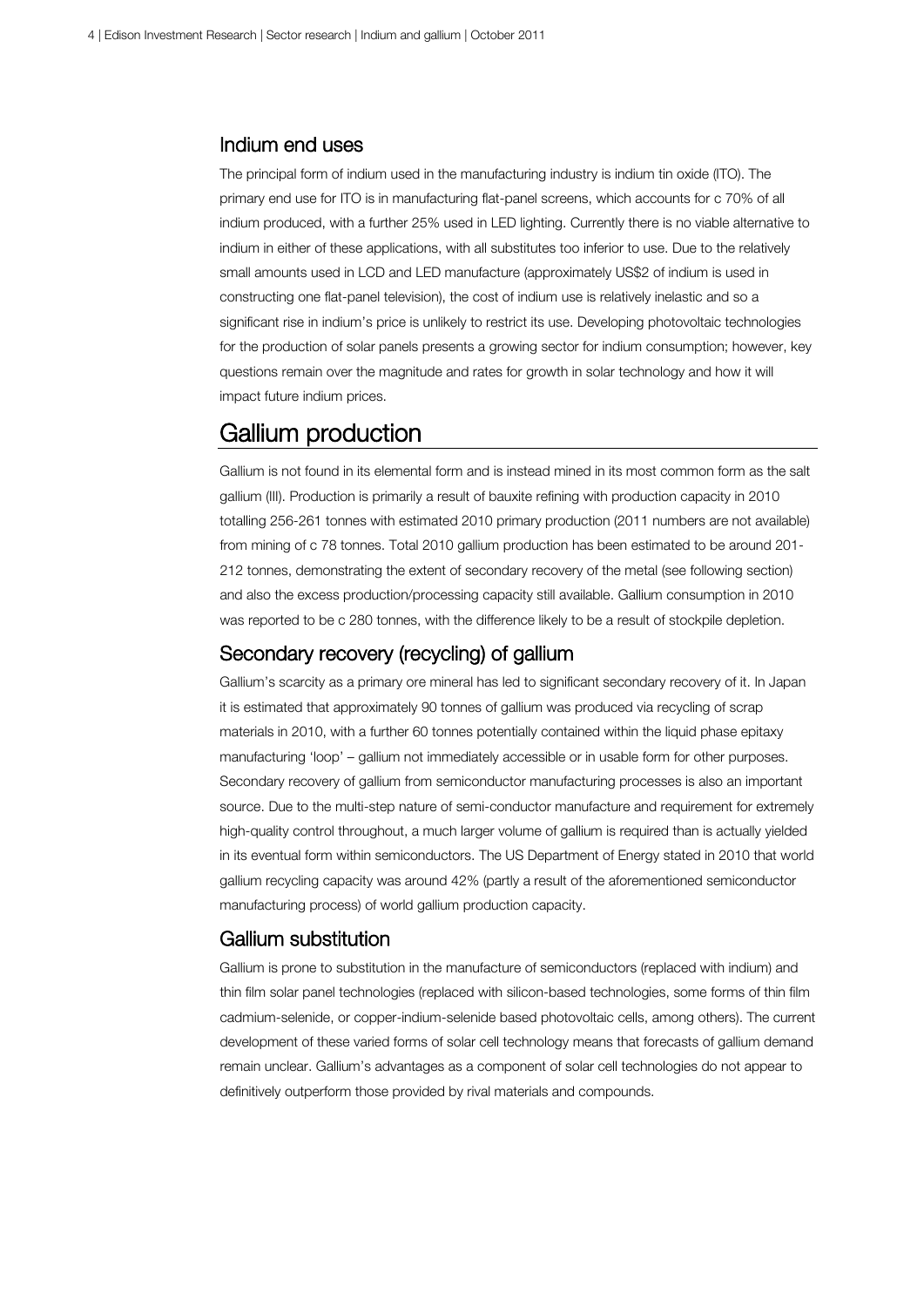#### Gallium end-uses

The main uses for gallium are in producing optoelectronics and semiconductors. Further demand for gallium comes from its use as a transparent anode in large area displays and solid state lighting, thin-film transistors, neodymium-iron-boron magnets and batteries, lithium batteries and copperindium-gallium-selenide photovoltaic cells. Overall, the use of gallium in some electronics is being held back due to its restrictive supply base. The metal is seen as less economically important, with total global production being only around a tenth of the size for that of indium.

### Current and future price trends

Historical prices of indium and gallium from 1997 through to present are given in the following exhibit. As shown, the prices of a kilogramme of high purity (99.99%) indium and gallium have closely tracked each other since late 2006; this may be a result of the growth in the smartphone markets, the increased use of LEDs in lighting and demand for optoelectronic devices (Blu-ray, DVD etc).



Exhibit 2: Plot of historic indium and gallium prices, 1997 to present

Source: Thomson Datastream

### An alternative way to view future indium price trends

We have also attempted to provide a correlation of indium against oil to show the potential for indium prices to change relative to the price of oil. However, this analysis does not allow for the effect of any specific growth in demand for indium, above general economic growth as reflected by the oil price (eg use in new technologies) and is provided here only as alternative way to view longterm price rises in the metal. The outcome has yielded a positive correlation and a similar price for indium of US\$809/kg at an oil price of \$100/bbl to that of the current price of US\$785/kg (as of 9 September 2011) at the current price of a barrel of Brent crude at c US\$111 (as of 19 September 2011). Using regression techniques, this allows us to estimate future long-term prices of indium at a range of oil prices (see Exhibit 5). This does not account for the supply and demand dynamics of the rapidly growing indium market, which is primarily produced as result of zinc refining.

### Indium vs oil – assumptions and outcome

The production of indium, like all mined commodities, is an extremely energy-intensive process and so the price of a barrel of crude oil can be a proxy for energy input costs generally. As a result, the correlation between the nominal price of indium and the nominal price of oil has been extremely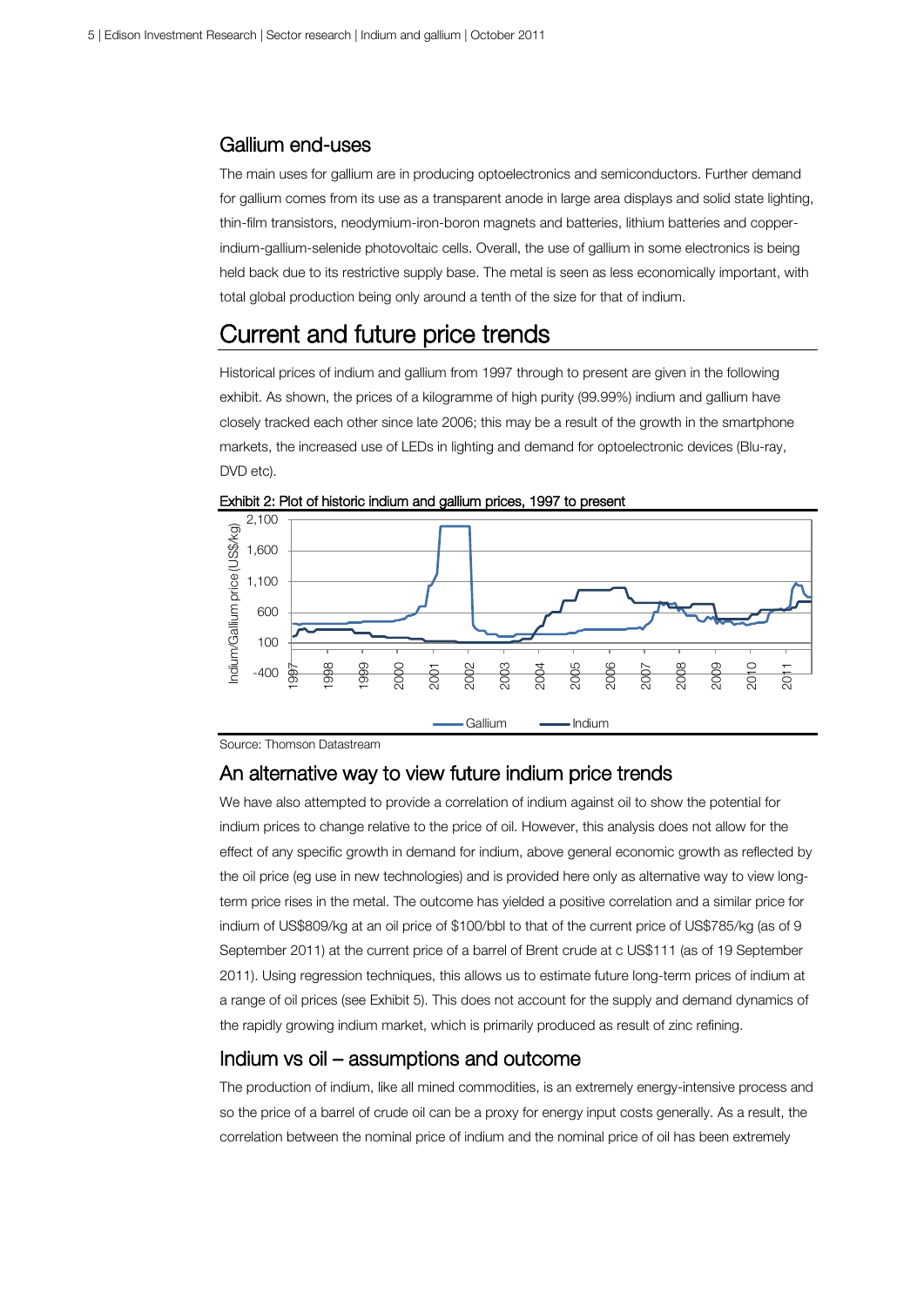close, returning a Pearson Product Moment Coefficient of 0.71 (on a scale between +1 and -1) for the period 1997 to present, as can be seen in Exhibit 3.



Exhibit 3: Oil vs indium prices 1997 to 2011

Source: Edison Investment Research and Bloomberg

Exhibit 4 provides a plot of oil and indium prices for the period from 1997 to present, showing a strong correlation between the two from late 2008.



Exhibit 4: Plot of indium and oil prices 1997 to 1 September 2011

Source: Bloomberg and Thomson Datastream

The future price of indium can be estimated in terms of the price of crude oil using regression techniques (Exhibit 5). The results of this analysis (using price data for Chinese indium ingots of 99.99% purity) can be used as a general indication of price movements within the indium materials sector at various oil prices, and also as an indication for the potential long-term increase in value of primary (mine) indium production.

| Exhibit 5: Estimated future long-term price of indium at varying long-term future oil prices |     |     |              |     |       |       |
|----------------------------------------------------------------------------------------------|-----|-----|--------------|-----|-------|-------|
| Oil (US\$/bbl)                                                                               | 80  | 90  | $($ $\alpha$ | 120 | 140   | 160   |
| Indium (US\$/kg)                                                                             | 676 | 743 | 809          | 943 | 1.077 | 1.211 |
|                                                                                              |     |     |              |     |       |       |

Source: Edison Investment Research

The same analysis was also performed for gallium. However, the result of this analysis indicated virtually no strength in correlation with oil prices over time and has therefore been omitted from this report. The reasons for a lack of correlation remain unclear. A further correlation was performed for indium against gallium and, as expected from the oil gallium analysis performed, this gave a poor, slightly negative correlation between the two metals, possibly supporting the notion of gallium substitution with indium.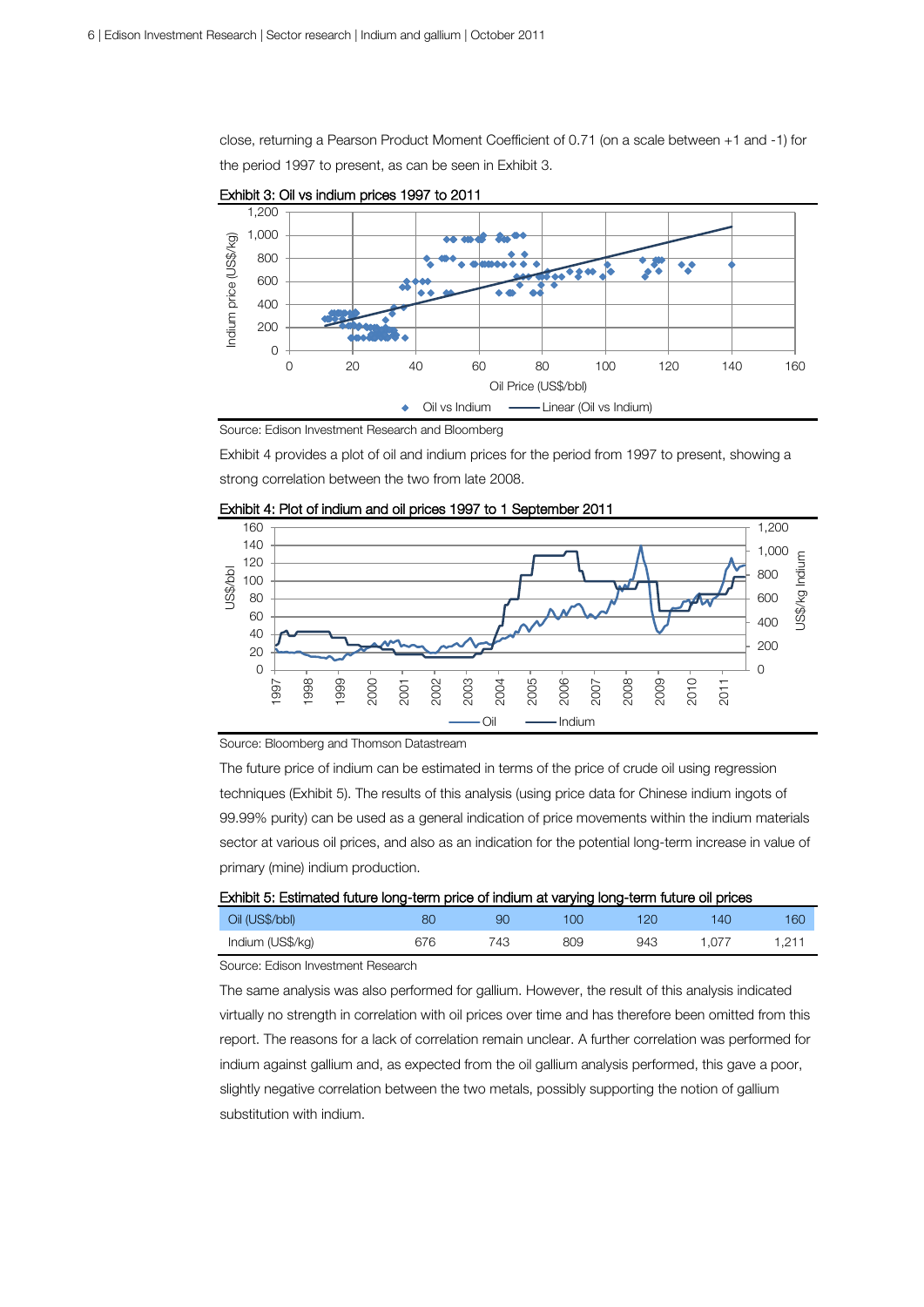### Opportunity to capitalise on supply-side restrictions

The growth seen in developing countries over the last decade has brought with it an everincreasing appetite for specialist metals. However, only a few countries currently control most of the supply (China being a much-publicised example, with Russia and Brazil also contributing) limiting supply to countries such as Japan, which have an ever-increasing need, but no domestic production of these metals. Consequently, these countries are subject to supply-side restrictions imposed by countries seeking to protect their own dwindling resources.

#### Supply – western deposits needed to stabilise supply routes

Indium and gallium have particularly restrictive supply bases due the relatively few countries (China, Russia and Brazil) in which they are produced. According to the World Bank website, which lists governance indicators (control of corruption, regulatory quality, government effectiveness etc) for these countries, it is apparent that their respective scores are relatively low. This, along with China exhibiting protectionist traits over its rare-earth resources, could increase the risk of potential supply disruptions and price volatilities.

#### Demand – slowing global recovery a threat

With end-use for indium and gallium tied to the manufacture of flat screens, LEDs and many other electronic devices, a key sensitivity to their demand is the growth within specific sectors of the electronics industry. The market for LED lighting, as an example, grew from US\$5.3bn in 2009 and was expected to increase to US\$8.2bn in 2010 (USGS), growth of 55%. The ever-increasing demand for smartphones has also provided significant demand for gallium as gallium arsenide. However, the continuing sluggish pace of the global recovery and potential for further recessionary periods obviously poses a short-term threat to such rapid growth in indium and gallium demand.

#### Impact of Chinese regulation

In 2010 the Chinese authorities outlined plans to upgrade China's manufacturing industry to address gross environmental issues, the lack of general efficiency in manufacturing processes and, by extension, the squandering of its natural resources. Therefore China's manufacturing base, through tighter regulatory control, could see many of the smaller raw material processing facilities be denied feedstock as larger conglomerates are favoured and restrict access to their materials. These plans are a specific threat to indium and gallium production in China, as aluminium smelters are included in these government proposals. As such, it is possible that consolidating the aluminium smelting industry may result in restrictions being imposed by much larger companies, which would have no vested interest in allowing existing small processing facilities to tap their Bayer liquor to extract gallium.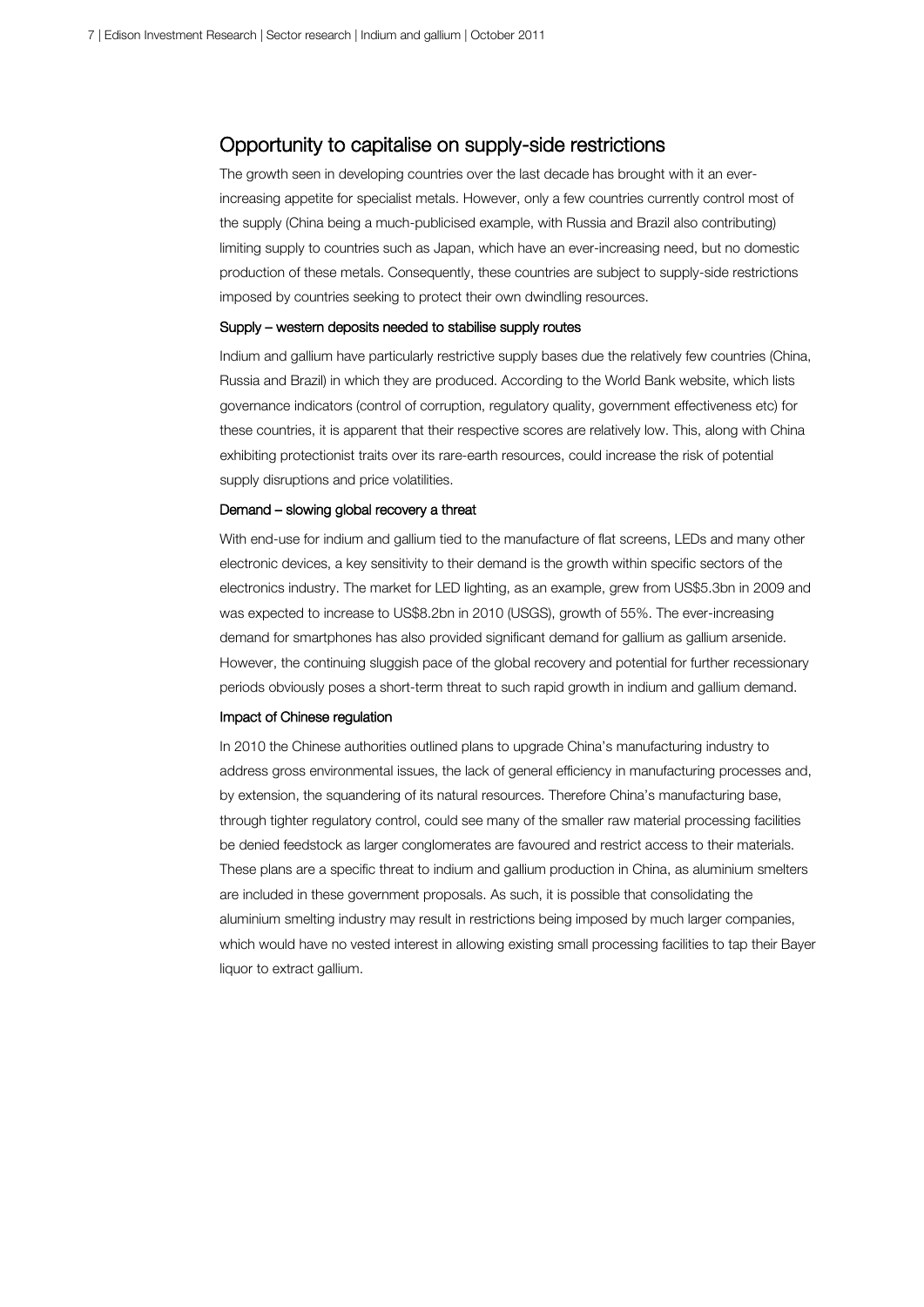## **Conclusions**

The current market prices for indium and gallium have recovered well from the lows of 2008 caused by the global financial crisis. Demand continues to be driven by the electronics industry, with particular demand for indium in the production of flat-screen display panels, LEDs and thin-film solar technologies and demand for gallium in the manufacture of LED lights and, again, thin film solar technology. The long-term outlook for growth in the zinc market is forecast at c 1-3% per year, compared to c 15% for indium. This presents a clear supply deficit, especially if indium market growth continues at this pace and remains primarily a by-product of zinc refining. This may well lead to electronics manufacturers pursuing alternative sources, not through recycling metals (which is unlikely given the small amounts used and the cost of extraction from scrap materials), but rather from development of primary indium resources in the ground.

Substitution of both metals could affect demand, especially for gallium. However, with so many new technologies being developed (ie beyond those end-uses, of which some are mentioned in this report) it is hard to envisage a complete collapse in the commodity prices from current trends. The ever-increasing development of new technologies provides as much an opportunity as substitution presents a risk to the demand of such metals. The argument over substitution may well develop into whether lower-quality goods that employ very little indium and gallium may be acceptable to the consumer (this seems unlikely with the current trends in smartphone use and propensity to consume high-end electronic goods).

In conclusion, the supply of indium and gallium by relatively few countries, particularly China, which is increasingly protectionist over its natural resources, plus costly and highly specialised recycling of the metals leads to an opportunity for western countries to capitalise on such supply-shortfalls (and therefore elevated commodity prices) by developing projects in other countries. Such projects would secure ex-Chinese supply routes to western electronics manufacturers – a further parallel to the forces driving western development of so-called rare earths deposits. With such increases in high-end electronics demand, it is now apparent that relying on supply of specialist metals (rare earths, indium, gallium etc) from either a protectionist China or via by-product refining is unsustainable. This will inevitably lead to development of ex-China primary deposits of the metals, which has already started with likes of the development-stage companies outlined in Exhibit 6 of this report and elsewhere.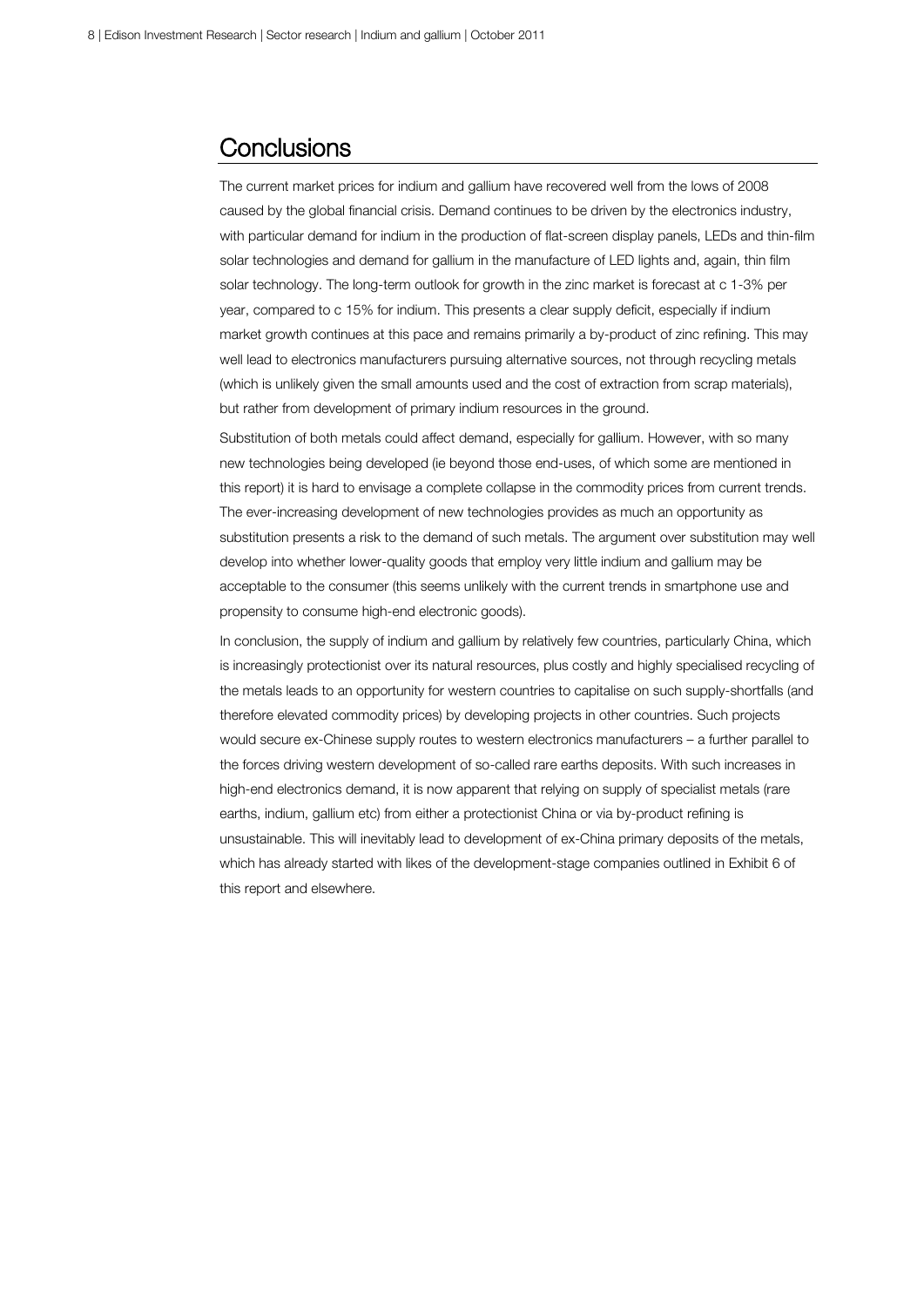#### Exhibit 6: Overview of three development stage companies with exposure to indium

Note: Please refer to respective company websites for derivation of project NPV calculations as metal prices used differ between each economic assessment.

|                                                   | South American Silver                                                                                                                                                                                                                                                                                                                                                                                                                                                                                                                                                                           |                 |                                             |            |                                |                                                                               | <b>Adex Mining</b>                             |               |     |                                                                                                                                                                                                                                                                                                                                                      |                                                                                                                                              |                                                                                                                                                                                                                                                                                                                                                                                                                                                                           | Argentex                         |                      |                      |                          |              |              |  |  |
|---------------------------------------------------|-------------------------------------------------------------------------------------------------------------------------------------------------------------------------------------------------------------------------------------------------------------------------------------------------------------------------------------------------------------------------------------------------------------------------------------------------------------------------------------------------------------------------------------------------------------------------------------------------|-----------------|---------------------------------------------|------------|--------------------------------|-------------------------------------------------------------------------------|------------------------------------------------|---------------|-----|------------------------------------------------------------------------------------------------------------------------------------------------------------------------------------------------------------------------------------------------------------------------------------------------------------------------------------------------------|----------------------------------------------------------------------------------------------------------------------------------------------|---------------------------------------------------------------------------------------------------------------------------------------------------------------------------------------------------------------------------------------------------------------------------------------------------------------------------------------------------------------------------------------------------------------------------------------------------------------------------|----------------------------------|----------------------|----------------------|--------------------------|--------------|--------------|--|--|
| <b>Ticker</b>                                     | <b>TSX: SAC</b>                                                                                                                                                                                                                                                                                                                                                                                                                                                                                                                                                                                 |                 |                                             |            |                                |                                                                               | <b>TSX-V: ADE</b>                              |               |     |                                                                                                                                                                                                                                                                                                                                                      |                                                                                                                                              |                                                                                                                                                                                                                                                                                                                                                                                                                                                                           | <b>TSX-V: ATX</b>                |                      |                      |                          |              |              |  |  |
| Company<br>description                            | South Amerian Silver is a development stage company focused on<br>delivering its flagship Malku Khota silver-indium-gallium project in<br>Bolivia to production. Malku Khota is one of the world's largest<br>undeveloped silver, indium and gallium deposits. The company is<br>also exploring for copper-gold at its large-scale Escalones project<br>in Chile. The c 80t of annual indium production expected from<br>Malku Khota will account for around 10% of global, and c 30% of<br>ex-Chinese annual production and will also exceed Teck<br>Cominco's annual production of the metal. |                 |                                             |            |                                | proejct into production in 2012-2013.                                         |                                                |               |     | property in New Brunswick, Canada. Mount pleasant is a polymetallic<br>project hosting a tin dominat resource with associated amounts of<br>indium, zinc, tungsten and molybdenum. Adex has udnertaken<br>2007. Following the conclusion of these works, adex will then make a<br>investment decision by end 2011, with the intention of brining the | Adex Mining is focused on developing its wholly-owned Mount Pleasant<br>comprehensive exploration and development work at the property since | Aregentix is developing its 100% owned Pingiono proprty located in<br>the Deseado Massif, which hosts four other preciosu metals mines,<br>including the Cerro Vanguardia silver-gold mine - the largest in the<br>Santa Cruz region. Pinguino is at an advanced exploration stage, with<br>more than 56,000m of drilling completed to date. The Pinguino<br>project contains two distinct epithermal deposits, containing gold-<br>silver and indium-polymetallic veins. |                                  |                      |                      |                          |              |              |  |  |
| Market cap (as<br>of 30 September<br>$11)$ C\$(m) | 156.8                                                                                                                                                                                                                                                                                                                                                                                                                                                                                                                                                                                           |                 |                                             |            |                                |                                                                               |                                                |               |     | 25.3                                                                                                                                                                                                                                                                                                                                                 |                                                                                                                                              |                                                                                                                                                                                                                                                                                                                                                                                                                                                                           | 45.0                             |                      |                      |                          |              |              |  |  |
| Net cash (debt)<br>$C\$(m)$                       |                                                                                                                                                                                                                                                                                                                                                                                                                                                                                                                                                                                                 | 30.0            |                                             |            |                                |                                                                               |                                                | 3.7           |     |                                                                                                                                                                                                                                                                                                                                                      |                                                                                                                                              |                                                                                                                                                                                                                                                                                                                                                                                                                                                                           |                                  | 1.9                  |                      |                          |              |              |  |  |
| EV C\$(m)                                         | 126.8                                                                                                                                                                                                                                                                                                                                                                                                                                                                                                                                                                                           |                 |                                             |            |                                | 21.6                                                                          |                                                |               |     |                                                                                                                                                                                                                                                                                                                                                      |                                                                                                                                              | 43.1                                                                                                                                                                                                                                                                                                                                                                                                                                                                      |                                  |                      |                      |                          |              |              |  |  |
| In/Ga bearing<br>project                          | Malku Khota                                                                                                                                                                                                                                                                                                                                                                                                                                                                                                                                                                                     |                 |                                             |            |                                | Mount Pleasant Property                                                       |                                                |               |     |                                                                                                                                                                                                                                                                                                                                                      |                                                                                                                                              | The Pinguino project                                                                                                                                                                                                                                                                                                                                                                                                                                                      |                                  |                      |                      |                          |              |              |  |  |
| Project location                                  | Bolivia                                                                                                                                                                                                                                                                                                                                                                                                                                                                                                                                                                                         |                 |                                             |            |                                | New Brunswick, Canada                                                         |                                                |               |     |                                                                                                                                                                                                                                                                                                                                                      |                                                                                                                                              | Santa Cruz, Argentina                                                                                                                                                                                                                                                                                                                                                                                                                                                     |                                  |                      |                      |                          |              |              |  |  |
| Economic<br>assessment                            | Preliminary economic assessmen                                                                                                                                                                                                                                                                                                                                                                                                                                                                                                                                                                  |                 |                                             |            |                                | Preliminary economic assessment                                               |                                                |               |     |                                                                                                                                                                                                                                                                                                                                                      |                                                                                                                                              | Preliminary economic assessment                                                                                                                                                                                                                                                                                                                                                                                                                                           |                                  |                      |                      |                          |              |              |  |  |
| Base case<br>project value<br>$(\text{pre-tax})$  | US\$704m (NPV <sub>5</sub> )                                                                                                                                                                                                                                                                                                                                                                                                                                                                                                                                                                    |                 |                                             |            |                                | North Zone - US\$60m (NPV <sub>8</sub> )<br>Fire Tower Zone - US\$164m (NPV8) |                                                |               |     |                                                                                                                                                                                                                                                                                                                                                      |                                                                                                                                              | US\$21.9 (NPV <sub>5</sub> ) - oxide resource only                                                                                                                                                                                                                                                                                                                                                                                                                        |                                  |                      |                      |                          |              |              |  |  |
| <b>Total capital</b><br>cost estimate             | US\$196.7m                                                                                                                                                                                                                                                                                                                                                                                                                                                                                                                                                                                      |                 |                                             |            |                                | North Zone - US\$71m<br>Fire Tower Zone - US\$130m                            |                                                |               |     |                                                                                                                                                                                                                                                                                                                                                      |                                                                                                                                              | US\$20.71m (oxide)                                                                                                                                                                                                                                                                                                                                                                                                                                                        |                                  |                      |                      |                          |              |              |  |  |
| Current life of<br>mine                           | 15yrs                                                                                                                                                                                                                                                                                                                                                                                                                                                                                                                                                                                           |                 |                                             |            |                                | North Zone - 10yrs<br>Fire Tower Zone - 12yrs                                 |                                                |               |     |                                                                                                                                                                                                                                                                                                                                                      |                                                                                                                                              | N/A                                                                                                                                                                                                                                                                                                                                                                                                                                                                       |                                  |                      |                      |                          |              |              |  |  |
|                                                   | Forecast annual production                                                                                                                                                                                                                                                                                                                                                                                                                                                                                                                                                                      |                 |                                             |            |                                | Forecast annual production                                                    |                                                |               |     |                                                                                                                                                                                                                                                                                                                                                      | Forecast annual<br>production (oxide)                                                                                                        |                                                                                                                                                                                                                                                                                                                                                                                                                                                                           |                                  |                      |                      |                          |              |              |  |  |
| Main commodity                                    | Silver                                                                                                                                                                                                                                                                                                                                                                                                                                                                                                                                                                                          | 10.5Moz         |                                             |            |                                |                                                                               | Tin                                            | N/A           |     |                                                                                                                                                                                                                                                                                                                                                      |                                                                                                                                              |                                                                                                                                                                                                                                                                                                                                                                                                                                                                           | Gold<br>Silver                   | 6,400oz<br>657,300oz |                      |                          |              |              |  |  |
| Indium bearing                                    | Yes                                                                                                                                                                                                                                                                                                                                                                                                                                                                                                                                                                                             | 78.9 tonnes     |                                             |            |                                |                                                                               | Yes                                            | N/A           |     |                                                                                                                                                                                                                                                                                                                                                      |                                                                                                                                              |                                                                                                                                                                                                                                                                                                                                                                                                                                                                           | Yes                              | N/A                  |                      |                          |              |              |  |  |
| Gallium bearing                                   | Yes                                                                                                                                                                                                                                                                                                                                                                                                                                                                                                                                                                                             | 14.2 tonnes     |                                             |            |                                |                                                                               | <b>No</b>                                      | N/A           |     |                                                                                                                                                                                                                                                                                                                                                      |                                                                                                                                              |                                                                                                                                                                                                                                                                                                                                                                                                                                                                           | <b>No</b>                        | N/A                  |                      |                          |              |              |  |  |
|                                                   | Resource<br>Category                                                                                                                                                                                                                                                                                                                                                                                                                                                                                                                                                                            | (Moz)           | Silver Indium<br>$\underline{\textbf{(t)}}$ | (t)        |                                |                                                                               | Gallium Zinc (t) Lead (t) Resource<br>Category | Tin (t)       | (t) | Indium Zinc (t)                                                                                                                                                                                                                                                                                                                                      | Tungsten<br>(t)                                                                                                                              | Molybdenum Resource                                                                                                                                                                                                                                                                                                                                                                                                                                                       | (t) Category                     | (Moz)                | Gold Silver<br>(Moz) | Indium<br>$\overline{r}$ | Lead (t)     | Zinc (t)     |  |  |
| <b>Total resource</b>                             | Measured<br>Indicated                                                                                                                                                                                                                                                                                                                                                                                                                                                                                                                                                                           | 33.30<br>197.00 | 188<br>1,293                                | 139<br>943 | 7,368                          |                                                                               | 22,080 Measured<br>104,616 183,598 Indicated   | N/A<br>46,793 | N/A | N/A<br>738 72,909                                                                                                                                                                                                                                                                                                                                    | N/A<br>54,308                                                                                                                                |                                                                                                                                                                                                                                                                                                                                                                                                                                                                           | N/A Measured<br>34,856 Indicated | N/A<br>0.03          | N/A<br>3.42          | N/A<br>68                | N/A<br>1,106 | N/A<br>1,284 |  |  |
|                                                   | Inferred                                                                                                                                                                                                                                                                                                                                                                                                                                                                                                                                                                                        | 140.00          | 935                                         |            | 1,001 111,683 164,318 Inferred |                                                                               |                                                | 16,727        |     | 567 75,270                                                                                                                                                                                                                                                                                                                                           | 8,271                                                                                                                                        |                                                                                                                                                                                                                                                                                                                                                                                                                                                                           | 5,485 Inferred                   | 0.05                 | 6.36                 | 91                       | 45,590       | 133,880      |  |  |

Source: South American Silver Corp., Adex Mining and Argentex corporate websites